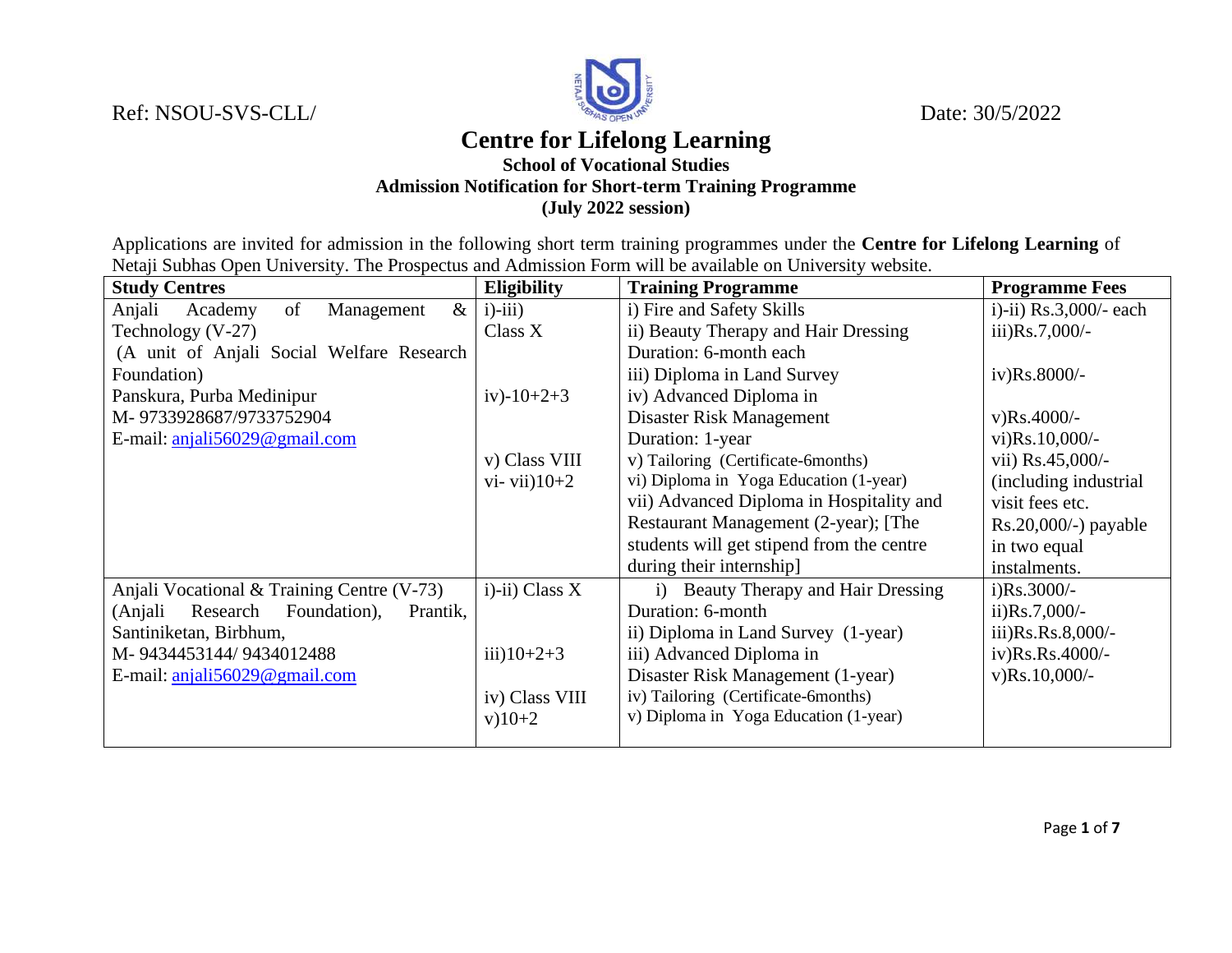| Anindya Yoga Society (V-30)<br>8A, Bank Colony, Dhakuria, Babu Bagan<br>Kolkata-31. M-9331092430/8017276249<br>E-mail: anindyayoga001@gmail.com                              | $10+2$                                                                                                                                                                            | i)Diploma in Yoga Education<br>ii) Diploma in Stress Management with Meditation<br>Duration: 12-month each                                                                                                                                                                                                                                                                                                                                         | Rs.10,000/-<br>$\mathbf{i}$<br>ii) Rs.9,000/-                                                                                                                                                                                              |
|------------------------------------------------------------------------------------------------------------------------------------------------------------------------------|-----------------------------------------------------------------------------------------------------------------------------------------------------------------------------------|----------------------------------------------------------------------------------------------------------------------------------------------------------------------------------------------------------------------------------------------------------------------------------------------------------------------------------------------------------------------------------------------------------------------------------------------------|--------------------------------------------------------------------------------------------------------------------------------------------------------------------------------------------------------------------------------------------|
| <b>ACE Business Academy</b><br>*Moulali, Kolkata (V-33), M-9073323071/<br>9073323073<br>* Siliguri (V-28), M-9073323071<br>E-mail: swami.sovan@gmail.com                     | Pursuing<br>Graduation                                                                                                                                                            | Certificate in E-Accounting & Taxation with GST<br>$(6$ -month $)$                                                                                                                                                                                                                                                                                                                                                                                 | Rs.6,000/-                                                                                                                                                                                                                                 |
| Bengal Bratachari Society (V-57)<br>(Gurusaday Museum), Thakurpukur, Kolkata<br>Ph-9433395708;<br>E-mail: bijankmondal@rediffmail.com                                        | <b>VIII</b>                                                                                                                                                                       | Tailoring (Certificate-6months)                                                                                                                                                                                                                                                                                                                                                                                                                    | Rs.4000/-                                                                                                                                                                                                                                  |
| BKM College of Education $(V - 63)$<br>Vill- Lachhia, P.O-Ramkanali,<br>P.S- Raghunathpur, Dist- Purulia,<br>M-9434334296/8918834881<br>E-mail: contact.bkmcollege@gmail.com | $i$ -ii) $10+2$<br>iii) $10+2+3$<br>iv) Clas-VIII                                                                                                                                 | i) Diploma in Yoga Education (12-m)<br>ii) Diploma in Medicine Shop Assistants (12-<br>m)<br>iii) Advanced Diploma in Travel & Tourism<br>$(12-m)$<br>iv) Certificate in Amra Pari-Women<br>empowerment programme (6-m)                                                                                                                                                                                                                            | i)Rs.10,000/-<br>$ii)Rs.7,000/-$<br>iii)Rs.Rs.16,000/-<br>(fees including<br>industrial visit-<br>$Rs.1000/-$ )<br>iv)Rs.1000/-                                                                                                            |
| Enterprise Development Institute $(P - 01)$ ,<br>Block-IB-194, Salt Lake, Sector-III,<br>Kolkata-106,<br>Ph.: 033 4001 6278/9831941431<br>E-Mail: edisaltlake@gmail.com      | $i)10+2$<br>$\ddot{\text{11}}$ - $\ddot{\text{11}}$ )10+2+3<br>iiia)Pursuing<br>Graduation<br>iv-vi) $10+2$<br>vii) B.Sc./<br>B.Pharm./<br>D.Pharm./<br>BAMS/<br>B.Tech(Bio-tech) | i)Diploma in Entrepreneurship Development &<br>Small Business Management (1- Year)<br>ii) Advanced Diploma in Travel & Tourism (1-<br>Year)<br>iii) Advanced Diploma in Export-Import<br>Management (1-year)<br>iiia) Certificate in e- Accounting & Taxation with<br>GST (6- month)<br>iv) Solar electric Installation (3-month)<br>v) Digital Marketing (3-month)<br>vi) Packaging Management (3-month)<br>vii) Health Care Management (6-month) | $i)$ ) $Rs.12000/-$<br>$ii)$ Rs.16,000/-<br>iii) $Rs.15,000/-$<br>iiia)Rs.6000/-<br>iv)Rs.12,000/-<br>$v)$ Rs.15,000/-<br>vi)Rs.25,000/-<br>vii)Rs.15,000/-<br>$(Sl. i-ii & iv-vi: fees)$<br>including industrial visit<br>fees-Rs.1000/-) |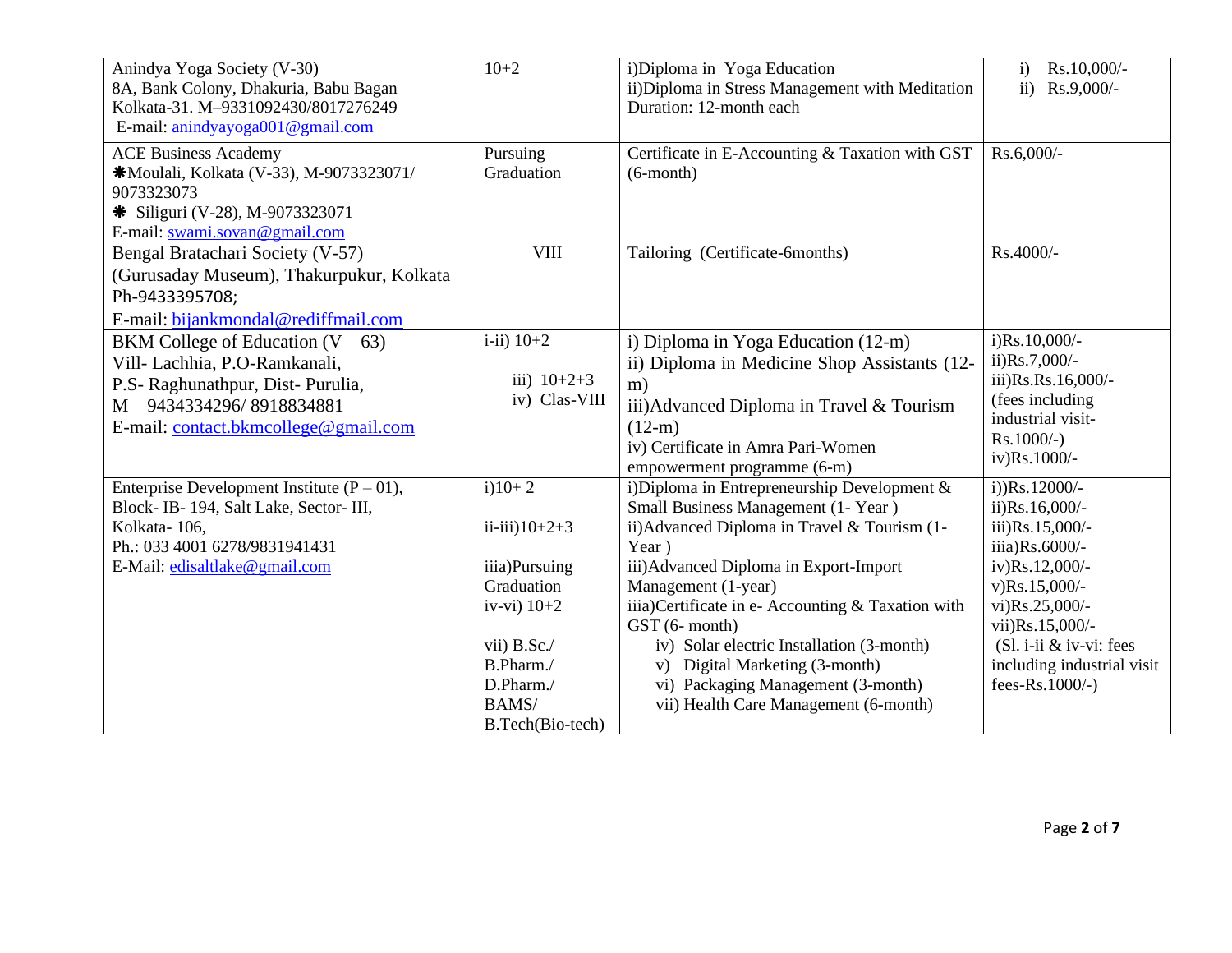| Institute of Pulmocare and Research (V-46)<br>Street Number 0327, DG 8, Action Area I,<br>Newtown, Chakpachuria, Kolkata-700156<br>M-033 2358 0424/6569 0220<br>E-mail: ipcr_india@yahoo.com                                                                                                 | $10+2$ (Science)                           | Respiratory<br>Care<br>Community<br>i)<br><b>Assistants</b><br>Assisting Respiratory Specialists in<br>ii)<br>Practice<br>Duration:<br>6-month<br><i>(including)</i><br>3month<br>internship)<br>iii) Diploma in Pulmocare Assistance (18-m,<br>including 6-internship) | & ii) Rs.6000/-<br>$\mathbf{i}$<br>for each<br>course<br>iii)Rs.8000/-<br>Study centre may<br>provide a stipend of<br>Rs.2,500pm while<br>internship |
|----------------------------------------------------------------------------------------------------------------------------------------------------------------------------------------------------------------------------------------------------------------------------------------------|--------------------------------------------|-------------------------------------------------------------------------------------------------------------------------------------------------------------------------------------------------------------------------------------------------------------------------|------------------------------------------------------------------------------------------------------------------------------------------------------|
| IMAGIC Learning Solutions Pvt. Ltd, (C-34)<br>15CR Avenue (4 <sup>th</sup> Floor), Kokata-72.<br>Sri Somnath De-8981472170<br>E-MAIL: imagickolkata@gmail.com<br>https://imagic.net.in/nsou-diploma-courses                                                                                  | $10+2$ for all<br>courses                  | i)Diploma in 2D Animation<br>ii) Diploma in Graphic Design<br>iii) Diploma in Video-editing<br>iii) Diploma in Web design and Development<br>iv) Diploma in Digital Media and Marketing<br>(Duration: 1-year)                                                           | Rs.48,000/- for each<br>course                                                                                                                       |
| <b>International Institute of Management Sciences</b><br>School of Business (IIMS School of Business) (C-<br>35)<br>Room No.06, Floor-7 <sup>th</sup> floor<br>33A, JL Nehru Road, Kolkata-71<br>Ph-9830338699/9007187781<br>E-mail: conference.iims@gmail.com ;<br>iimskolkata.sn@gmail.com | Diploma &<br>Advanced<br>Diploma- $10+2+3$ | <b>Business Administration</b><br>$\mathbf{i}$<br>ii) Hospitality Management<br>iii) Interior Designing<br>iv) Fashion Designing<br>v) Project and Infrastructure Management<br>Sl. No.- i & v: Diploma, Advanced Diploma,                                              | <b>Admission Fees:</b><br>Rs.20,000/- each<br>Course fees:<br>Diploma-Rs.30,000<br><b>Advanced Diploma-</b><br>Rs.40,000/-                           |
| Jagadish Chandra Mandal Institute of<br>Education, (JCMIE) under Rudranagar<br>Sundarban Welfare Society<br>Sagar, 24Parganas (S) (V-72)<br>M-7439747459/9143782798<br>E-mail: jcmie@yahoo.com                                                                                               | $10+2$ for all<br>courses                  | i) Diploma in Yoga Education<br>ii) Diploma in Land Survey<br>iii) AC & Refrigeration Technician<br>iv)Diploma in DTP & Networking<br>(Diploma-1year)                                                                                                                   | $i)$ Rs.10,000/-<br>ii) Rs.7,000/-<br>iii)Rs.8000/-<br>iv)Rs.6,000/-                                                                                 |
| Joygopalpur Gram Vikash Kendra, (V-41)<br>Basanti, 24 Parganas (South)<br>Ph.: 9564164585/8509203059, (10.30 am to<br>5.00)<br>E-mail: jgvksundarban@gmail.com                                                                                                                               | i) $10+2$<br>ii)-iii) Class VIII           | i)Organic Agriculture & Horticulture (Diploma, 1-<br>year)<br>ii) Art & Craft (certificate-6months)<br>iii)Tailoring (Certificate-6months)                                                                                                                              | $i)$ Rs.8,000/-<br>ii) Rs.6000/-<br>iii)Rs.4,000/-                                                                                                   |
| Nazirpur Rainbow Educational Institute, (V-48)<br>Rajinagar, Murshidabad-Pin - 742189.<br>E-mail: rainboweducationalinstitute@gmail.com                                                                                                                                                      | i)-ii)Class VIII<br>$iii)-vi)10+2$         | <b>Information Technology Applications</b><br>$\mathbf{i}$<br>(Certificate)<br>ii) Art & Craft (certificate)                                                                                                                                                            | $i)$ Rs.2,000/-<br>$ii)$ Rs.6,000/-                                                                                                                  |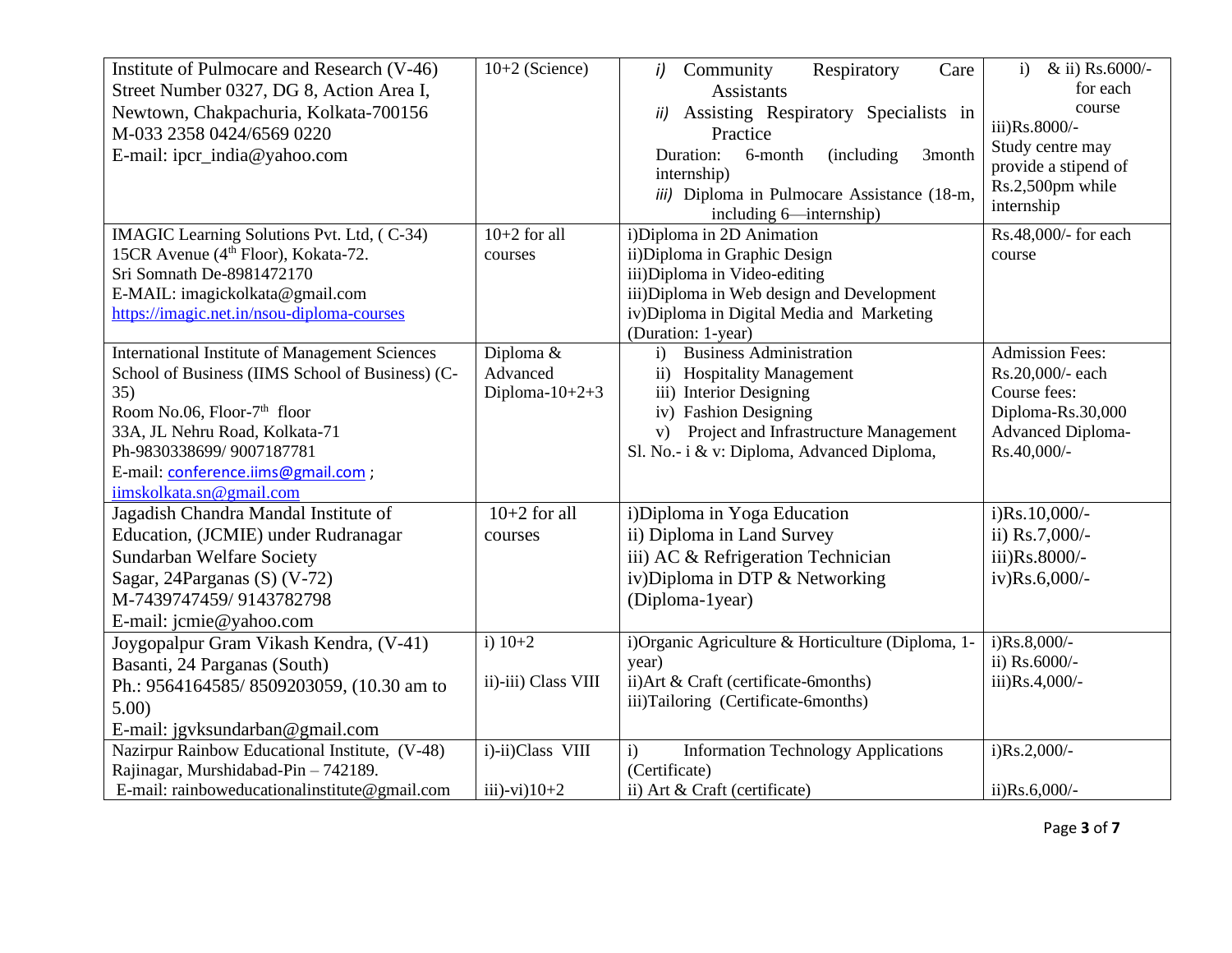| M-9733070694/9434882471                    |                    | iii) Diploma in Medicine Shop Assistant                |                           |
|--------------------------------------------|--------------------|--------------------------------------------------------|---------------------------|
|                                            |                    | iv) Diploma in Land Survey                             | iii)-iv)Rs.7,000/-        |
|                                            | vii-viii) $10+2+3$ | v)Diploma in Yoga Education                            | $v)$ Rs.10,000/-          |
|                                            |                    | vi)Diploma in DTP & Networking                         | vi) Rs.6,000/-            |
|                                            |                    | vii) Advanced Diploma in Disaster Risk                 | vii)- ix)Rs.8,000/-       |
|                                            |                    | Management                                             |                           |
|                                            |                    | viii) Advanced Diploma in Modern Office                | $x)Rs.12,000/-$           |
|                                            |                    | Management                                             |                           |
|                                            |                    | ix) Diploma in Organic Agriculture & Horticulture      |                           |
|                                            |                    | x) Diploma Pharmacology Management                     |                           |
|                                            | $ix-x)10+2$        | Duration: Diploma/Advanced Diploma-12months;           |                           |
|                                            |                    | Certificate-6months                                    |                           |
| Nari Siksha Samity (V-24)                  | Class VIII         | Tailoring (Certificate-6months)<br>$\mathbf{i}$        | Rs.4000/-<br>$\mathbf{i}$ |
| 'Bani Bhavan', Jhargram, Paschim Medinipur |                    |                                                        |                           |
| Ph-9433054996, E-mail: nssrita@gmail.com   |                    | $\overline{ii}$ )<br>Art & Craft (Certificate-6months) | ii-iii) Rs.6000/-         |
| Nari Siksha Samity (V-25)                  |                    |                                                        |                           |
| 'Bani Bhavan'                              |                    | Batik Printing (Certificate-6months)<br>iii)           |                           |
| 294/3 Acharya Prafulla Chandra Road        |                    |                                                        |                           |
| Kolkata - 700009; Ph-9433054996            |                    |                                                        |                           |
| E-mail: nssrita@gmail.com                  |                    |                                                        |                           |
| Pranavananda Institute of Management &     | $i)10+2$           | Supervisory Skills for Front Line<br>$\mathbf{i}$      | Rs.3000/-<br>$\mathbf{i}$ |
| Technology(PIMT)                           |                    | Assistant (P-21)                                       |                           |
| (A unit of Bharat Sevashram Sangha)        | ii)X               | ii) Fire and Safety Skills (P-21, V-67, V-68)          | ii) $Rs.3,000/-$          |
| M-9331256934/9830216056                    | $iii)10+2$         | iii) Renewable Energy & Solar Technician               | iii) Rs.4000/-            |
| www.pimtonline.com,                        |                    | $(V-37, V-68)$                                         |                           |
| E-mail: pimtonline@gmail.com               | iv)X               | iv) Beautician & Wellness-Diploma/                     | iv) Rs.8000/-             |
| * Kolkata(P21): Ballygunge, Near Bharat    |                    | certificate (P-21, V-37, V-67, V-68)                   | $/Rs.5000/-$              |
| Sevashram Sangha Medical Centre,           | v)VIII             | v) Automobile Technician (2/3 Wheeler) (V-             | $v)$ Rs.6000/-            |
|                                            |                    | 68)                                                    |                           |
| 9830216056/9331256939                      | vi)X               | vi) Smart Phone Repairing (V-37, V-68)                 | $vi)Rs.5,000/-$           |
| * Diamond Harbour(V37): Diamond Harbour,   | vii)pursuing       | vii) Certificate in E-accounting & Taxation            | vii)Rs.6,000/-            |
| Railway Station, South 24 Pgs,             | graduation         | with GST $(P-21)$                                      |                           |
| M-9331256934/9836578403                    | $viii)10+2$        | viii))Certificate in Human Rights (P-21, V58)          | viii)Rs.7000/-            |
| * Raigunj (V-55), Debinagar                | $(x)-x$ ) 10+2     | ix) Diploma in Yoga Education (P-21, V-37, V-55,       | ix)Rs.10,000/-            |
| M-9382878853/9331256934                    |                    | V-58, V-V-66, V-67, V-68, V-69)                        |                           |
| * Bardhman (V58): Chotonilpur,             |                    | x)Diploma in Entrepreneurship Development &            | $x)$ Rs.12000/-(including |
| M-9679711007/9331256934                    | $xi)$ -xii) 10+2+3 | Small Business Management (P-21)                       | industrial visit fees-    |
|                                            |                    |                                                        | Page 4 of 7               |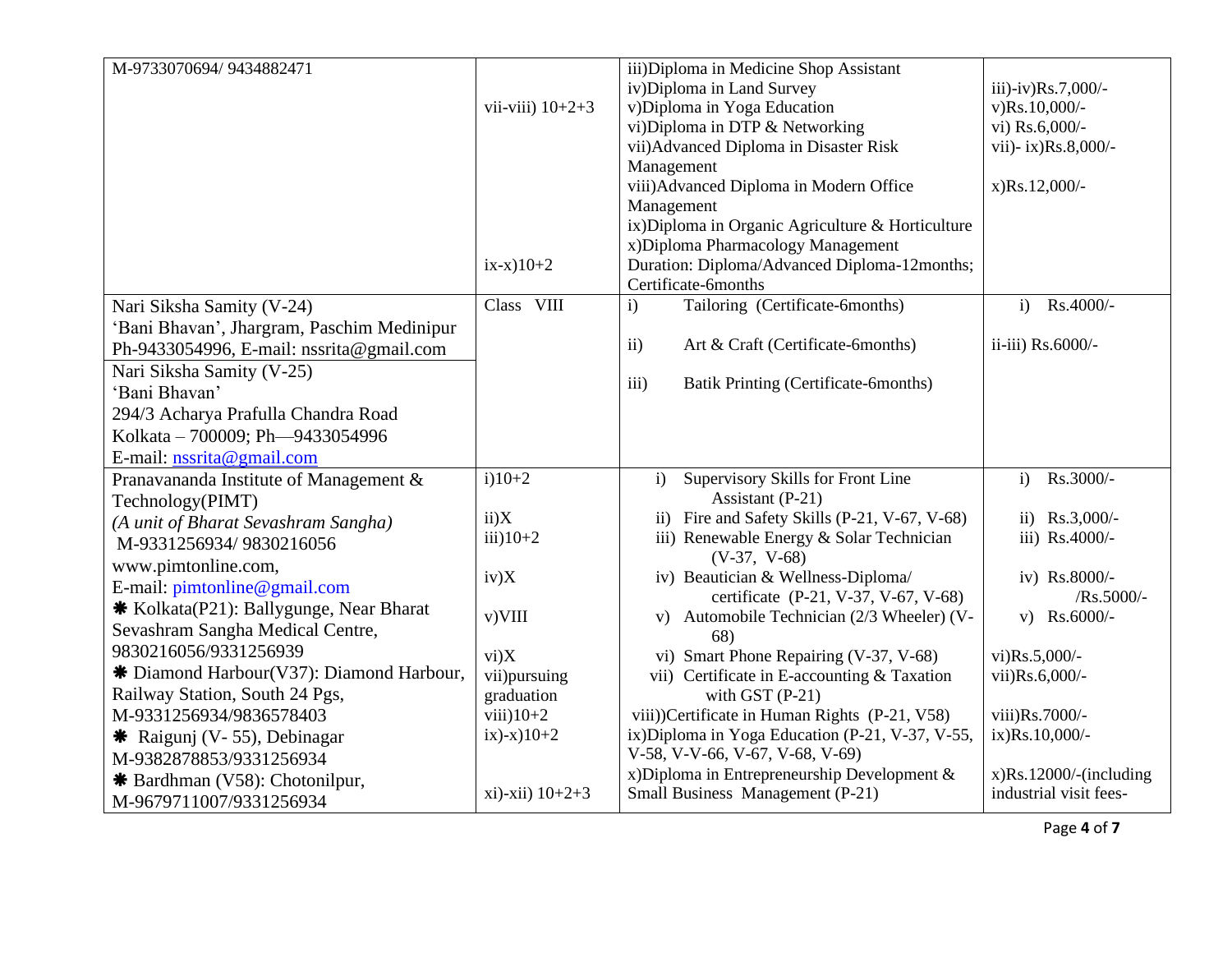| * Farakka, Barrage Township               |                     | xi) Advanced Diploma in Disaster                  | $Rs.1000/-$ )        |
|-------------------------------------------|---------------------|---------------------------------------------------|----------------------|
| Murshidabad (V-66)                        |                     | Risk Management (P-21)                            | xi)-xii)Rs.8,000/-   |
| M-9732593561/9331256934                   |                     | xii) Advanced Diploma in Modern                   |                      |
| *Malda (V-67), Sahapur                    |                     | Office Management(P-21)                           |                      |
|                                           | xiii-xiv) $10+2$    | xiii) Digital Application Analyst (P-21, V-37)    | xiii)Rs.6,000/-      |
| M-9474653567/9830216056                   |                     | xiv)Diploma in DTP & Networking (P-21, V-37,      | xiv)Rs.6,000/-       |
| *Khatra, (V-68), Bankura                  |                     | $V-58$                                            |                      |
| M-8348297129/9331256934                   |                     | Duration: x-xiv: 12-month                         |                      |
| <b>*</b> Purulia (V-69) Saheb Badh        | xv) Class VIII      | xv) Tailoring -Basic (V-37, V-53, V-55, V-58, V-  | xv)Rs.4,000/-        |
| M-9331256934/7584932680                   |                     | 67, V-68, V-69)                                   |                      |
|                                           | xvi)-xvii)          | Duration-6month                                   |                      |
|                                           | Diploma- $10+2$     | xvi) Adv. Diploma / Diploma in Business &         | xvi)Rs.30,000/-/     |
|                                           | Advance             | Industrial Administration (2year/1year) (P-21)    | Rs.15,000/-          |
|                                           | Diploma- $10+2+3$   | xvii) Diploma/ Certificate in Graphic designing & |                      |
|                                           | Certificate-class-  | Publishing (P-21, V-37, V-58)                     | xvii)Rs.Rs.20,000/-/ |
|                                           | X                   | (The centres having code offer the respective     | Rs10,000/-           |
|                                           |                     | course)                                           |                      |
| Shivananda Health Society (P-19)          | $i)$ - $ii)$ $10+2$ | Diploma in Naturopathy (1-year)<br>i)             | $i)Rs.9,000/-$       |
| 13/10, Kshetra Mohan Banerjee Road        | iii-iv) Graduate,   | ii) Diploma in Yoga Education (1-year)            | ii)Rs.10,000/-       |
| P.O-Nimta, Kolkata-49                     | Medical             | iii) Childhood and Adolescent Counselling         | iii)Rs.10,000/-      |
| E-mail: Shivanandahealthsociety@gmail.com | practitioners &     | $(6$ -month $)$                                   |                      |
| Dr. Subrata Pal, M-9432012294/ 9239300520 | Paramedical         | iv) Certificate in Family Counselling (6-         | iv)Rs.10,000/-       |
|                                           | practitioners       | month)                                            |                      |
|                                           |                     |                                                   |                      |
| Shanti Devi Vidyaniketan (V-10)           | $10+2$              | Diploma in Yoga Education<br>1.                   | $i)$ Rs.10,000/-     |
| Plassey, Barachandghar                    |                     | Diploma in DTP & networking                       | ii)Rs.6000/-         |
| Dist. Nadia, Pin-741156                   |                     | 3. Diploma in Naturopathy                         | iii)Rs.9,000/-       |
| shantidevividyanikatan@gmail.com          |                     | Duration: 12-month                                | iv)Rs.4000/-         |
| Subrata Biswas - 9800202184/9733638357    |                     | 3. Tailoring (Certificate-6months)                |                      |
| S.S. Educational Trust (C-02)             | $-vii) 10+2$<br>i)  | ii) Certificate in Cyber Laws                     |                      |
| 9, Nilambar Mukherjee Street,             | viii)Any            | iii) Certificate in Labour Laws                   |                      |
| Kolkata-700004.                           | Graduate/           | iv) Certificate in Laws of Insurance              | i)- vi) Rs.7000/-    |
| Ph-033 25540224, M-8961693483/9239322774  | Medical             | v) Certificate in Consumer Rights<br>$\&$         |                      |
| e-mail: sset.nsou@gmail.com               | Practitioner/Para-  | Awareness                                         |                      |
|                                           | medical             | vi) Certificate in Human rights                   |                      |
|                                           | practitioner        | vii) Training on Psychological Testing            | vii)Rs.12,000/-      |
|                                           |                     | Certificate in Family Counselling<br>viii)        | viii-ix)Rs.10,000/-  |
|                                           |                     | ix) Certificate in Childhood and Adolescent       |                      |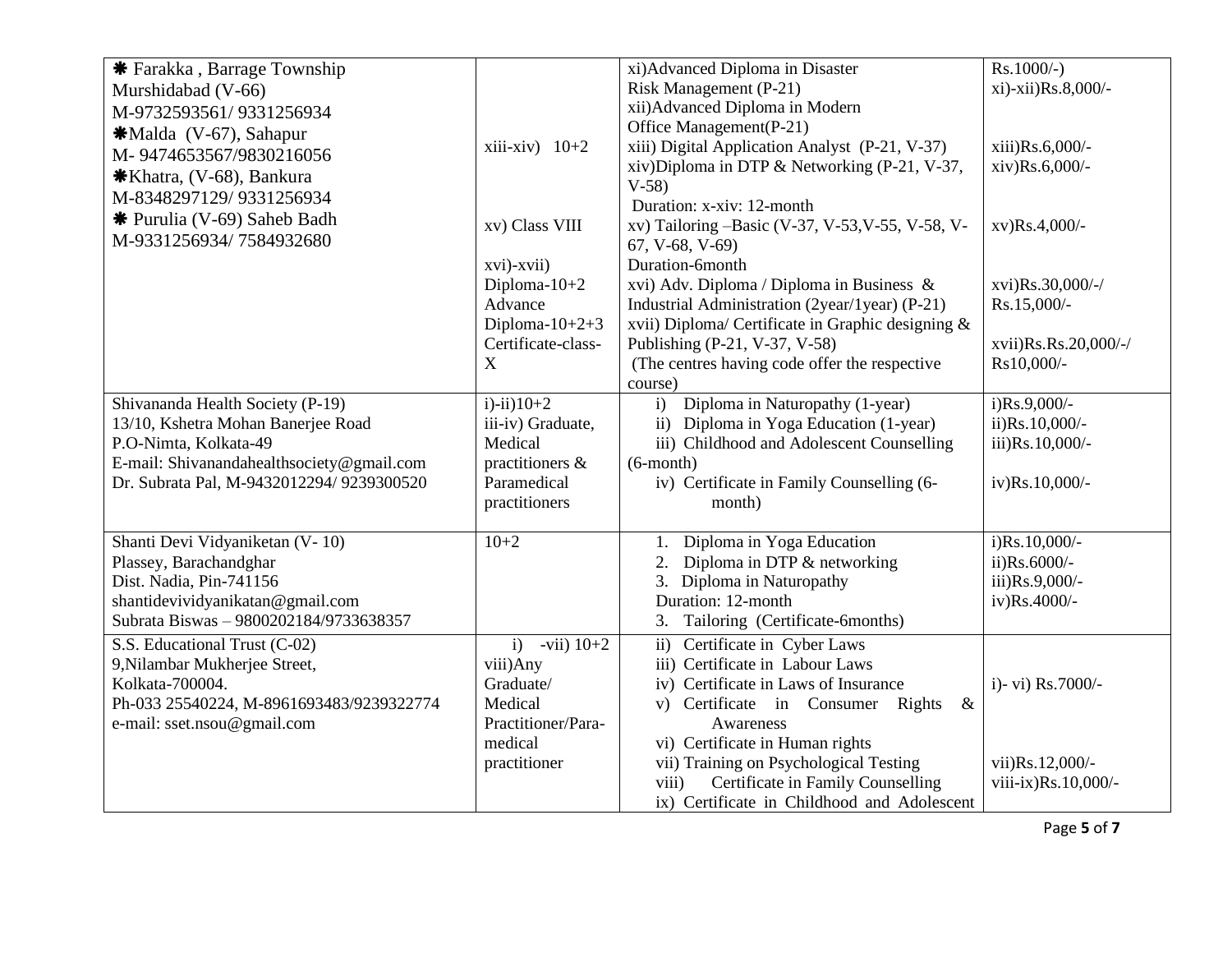|                                           |                    | Counselling                                           |                     |
|-------------------------------------------|--------------------|-------------------------------------------------------|---------------------|
|                                           |                    |                                                       |                     |
|                                           |                    | Duration: 6-month each                                |                     |
| Union Christian Training College (C-40)   |                    | Diploma in Yoga Education                             | Rs.10,000/-         |
| Berhampur, Murshidabad, Ph-03482-250254   | $10+2$             |                                                       |                     |
| E-mail:skarrana@gmail.com                 |                    |                                                       |                     |
| Vivekananda Educational Institute (V-56)  | i)-iii) Class VIII | <b>Smart Phone Repairing (Basic)</b><br>i)            | $i)$ Rs.5000/-      |
| Moynaguri Road, Ulladabari, Jalpaiguri    |                    | Beauty Therapy and hair Dressing (Basic)<br>$\rm ii)$ | $ii)Rs.3,000/-$     |
| M-8918929973/9735881001                   | iv-ix) $10+2$      | iii) CCTV Installation (Basic)                        |                     |
| E-mail; vivekananda.e.institute@gmail.com |                    | Duration: 6months each                                | iii) $Rs.4,000/-$   |
|                                           |                    | iv) Diploma in Yoga Education                         |                     |
|                                           |                    | v) Diploma in Land Survey                             | $iv)Rs.10,000/-$    |
|                                           |                    | vi) Diploma in Medicine Shop Assistants               | v)-vi) $Rs.7,000/-$ |
|                                           |                    | vii) Diploma in Naturopathy                           |                     |
|                                           |                    | viii)<br>Diploma Organic Agriculture<br>&             | vii) $Rs.9,000/-$   |
|                                           |                    | Horticulture Duration-1year                           | viii) $Rs.8,000/-$  |
|                                           |                    | ix) Pharmacology Management                           |                     |
|                                           | x)-Class-VIII      | Tailoring (Certificate-6months)<br>$\mathbf{X}$       | $ix)Rs.12,000/-$    |
|                                           |                    |                                                       | $x)Rs.4000/-$       |

**Features:** Students as well as working professionals can earn the CLL certification to upgrade their skills and competency through our skill development programmes. No Study materials will be provided for the courses under CLL. However, the registered students may get access to the on-line resources of some selected courses.

**The students may download from the website [\(www.wbnsou.ac.in\)](http://www.wbnsou.ac.in/) or may collect the downloaded ADMISSION FORM from the study centre.** 

The students may pay the requisite fees as per university notification either at bank account or through e-banking in to the bank account of the selected study centre.

N.B: In the event of any information being found incorrect/ false/ misleading/ forged contrary to his/her eligibility at any stage of admission or after admission or even after conferment of diploma/ certificate the admission as well as the diploma/ certificate will be cancelled by the university and applicants/ student shall not be entitled to get refund of any fee paid to the university. Applicants are, therefore, advised to satisfy themselves as regards their eligibility for a particular course before taking admission.

## **Payment to be made at the time of admission:**

| Course fee as per admission notice (a)---xx |        |
|---------------------------------------------|--------|
| Other Fees $(b)$ --                         | 500.00 |
| <b>Admission Form (c):</b>                  | NIL    |
|                                             |        |

 **Total fees to be paid at the time of admission: a+b**

(Other Fees-Rs.500/- (Registration fees-Rs.100.00, Annual Development fee-Rs.150.00 & ICT fees**-**Rs.250/-).